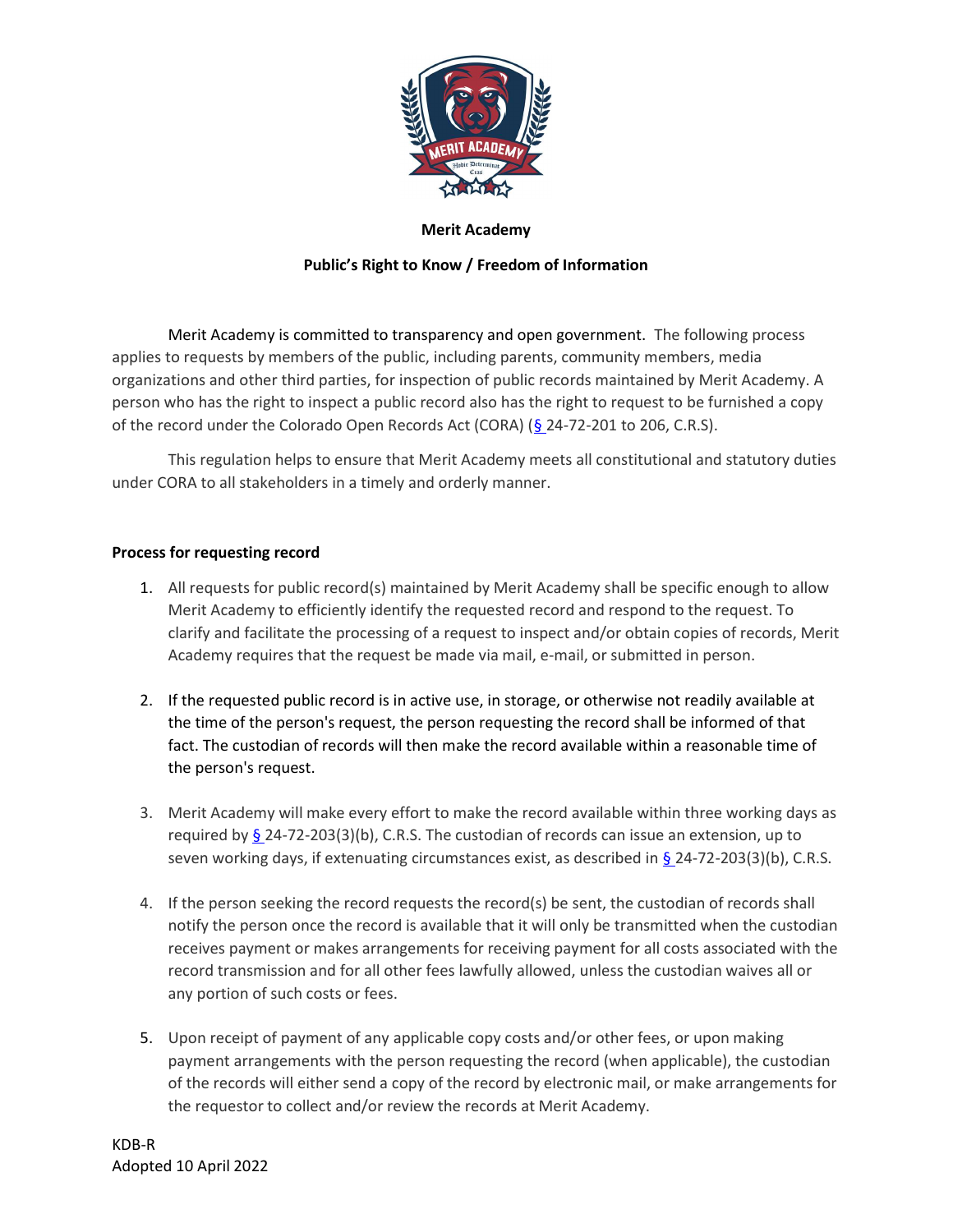

# Public's Right to Know / Freedom of Information

- 6. Inspection of any public record shall take place in an area designated by Merit Academy's custodian of records and shall occur in a manner that will not be disruptive to Merit Academy operations. Merit Academy employees may be assigned to monitor any inspection of public records.
- 7. The public will not be allowed to directly use either its own or the data processing equipment of Merit Academy when inspecting or copying public records. In every instance, the manual or electronic functions necessary to extract, collage, organize, retrieve, copy, or otherwise manipulate the information and data necessary to produce the record or allow for its inspection shall be performed by Merit Academy personnel, and appropriate fees will apply.

# Merit Academy responsibilities

- 1. Merit Academy has no duty to create a public record that does not already exist.
- 2. If Merit Academy stores the public record in a digital format, Merit Academy must provide a copy of the record in a digital format. Public records stored in a searchable format must be provided in a searchable format and public records stored in a sortable format must be provided in a sortable format. However, public records do not need to be provided in a searchable or sortable format if any of the following exceptions apply:
	- a. producing the record in the requested format would violate the terms of a copyright or licensing agreement;
	- b. producing the record in the requested format would result in the release of third-party proprietary information;
	- c. after making reasonable inquiries, the records custodian determines that:
		- i. it is not technologically or practically feasible to permanently remove information that Merit Academy is required or permitted to withhold
		- ii. it is not technologically or practically feasible to provide a copy of the record in a searchable or sortable format;
		- iii. producing the record in a searchable or sortable format would require the purchase of software, or the creation of additional programming or functionality in existing software, to remove information Merit Academy is required or permitted to withhold.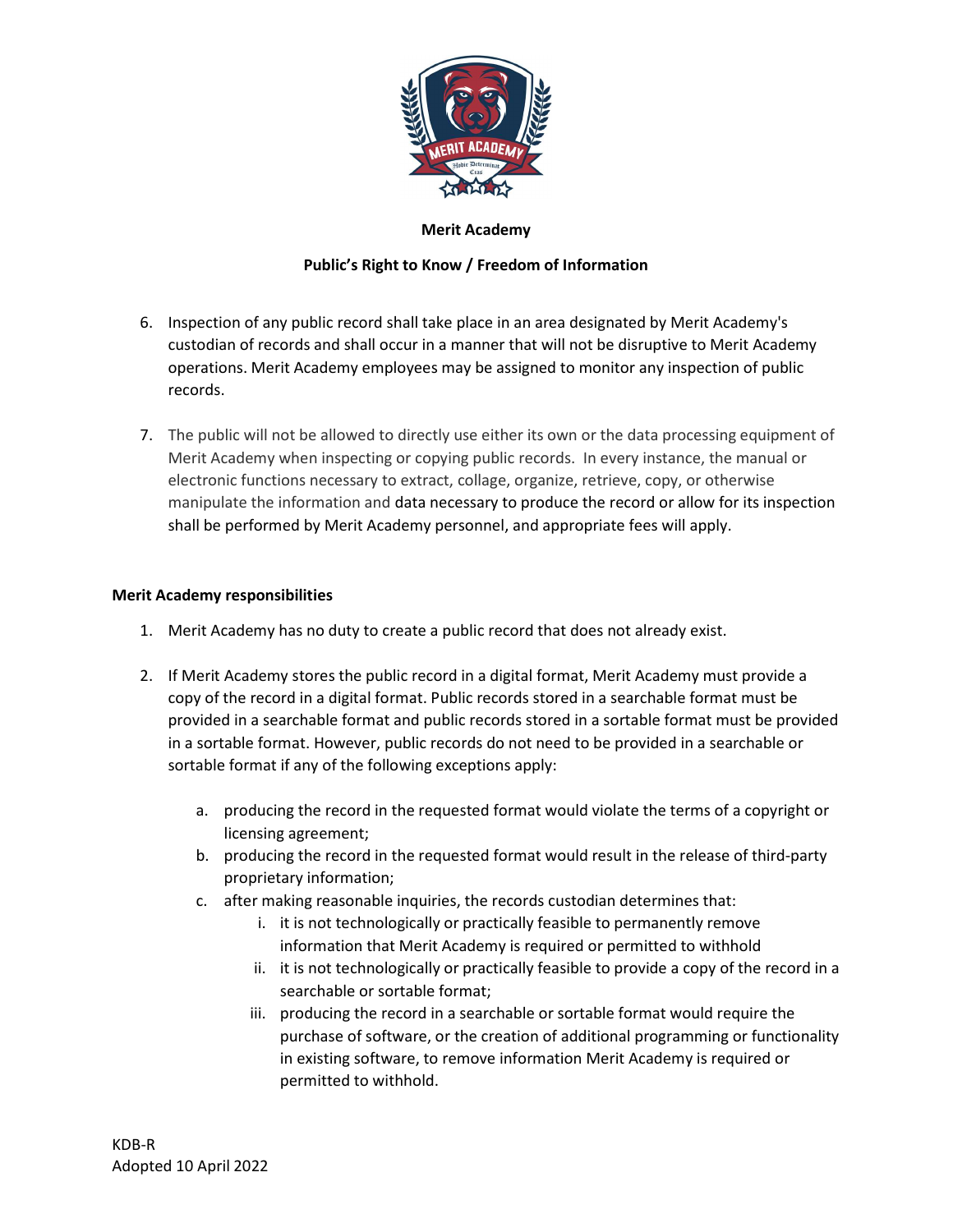

# Public's Right to Know / Freedom of Information

### Fees

- 1. The fee for copying public records will be \$.25 per page unless actual costs exceed that amount.
- 2. No transmission fee will be charged for transmission via electronic mail.
- 3. If Merit Academy, in order to fulfill a specific request, processes data to generate a record in a form not used by Merit Academy, it may charge a reasonable fee not to exceed the actual cost of preparing the data and generating the record. Fulfilling such a request will be at the option of Merit Academy. The requestor will have the option to withdraw the request to prevent the expense incurred in using Merit Academy resources to create a new record.
- 4. If Merit Academy, in response to a substantial request, anticipates more than one hour of staff time will be required to research, retrieve, review or produce records, it may charge a fee of \$30 per hour (after the first hour) for all staff time required to fulfill the request. Any costs to be charged to the requestor shall not to exceed the actual cost to research, retrieve, review and produce the records.
- 5. For requests where more than one hour of staff time will be consumed, Merit Academy will provide advanced notice and an estimate of the compliance costs to the requestor. Estimated costs must be paid in full before the production of records, unless alternative arrangements have been made with the custodian of records. The three working day response requirement will not include time needed to perfect the agreement on fees.

### Denial of access and dispute resolution

- 1. If Merit Academy denies a request for access to Merit Academy records and the person requesting the records asks for a written statement of the grounds for denial, Merit Academy shall provide a written statement to the person, citing the law or regulation under which Merit Academy denied access.
- 2. A person denied access to Merit Academy records may seek a court order compelling disclosure.